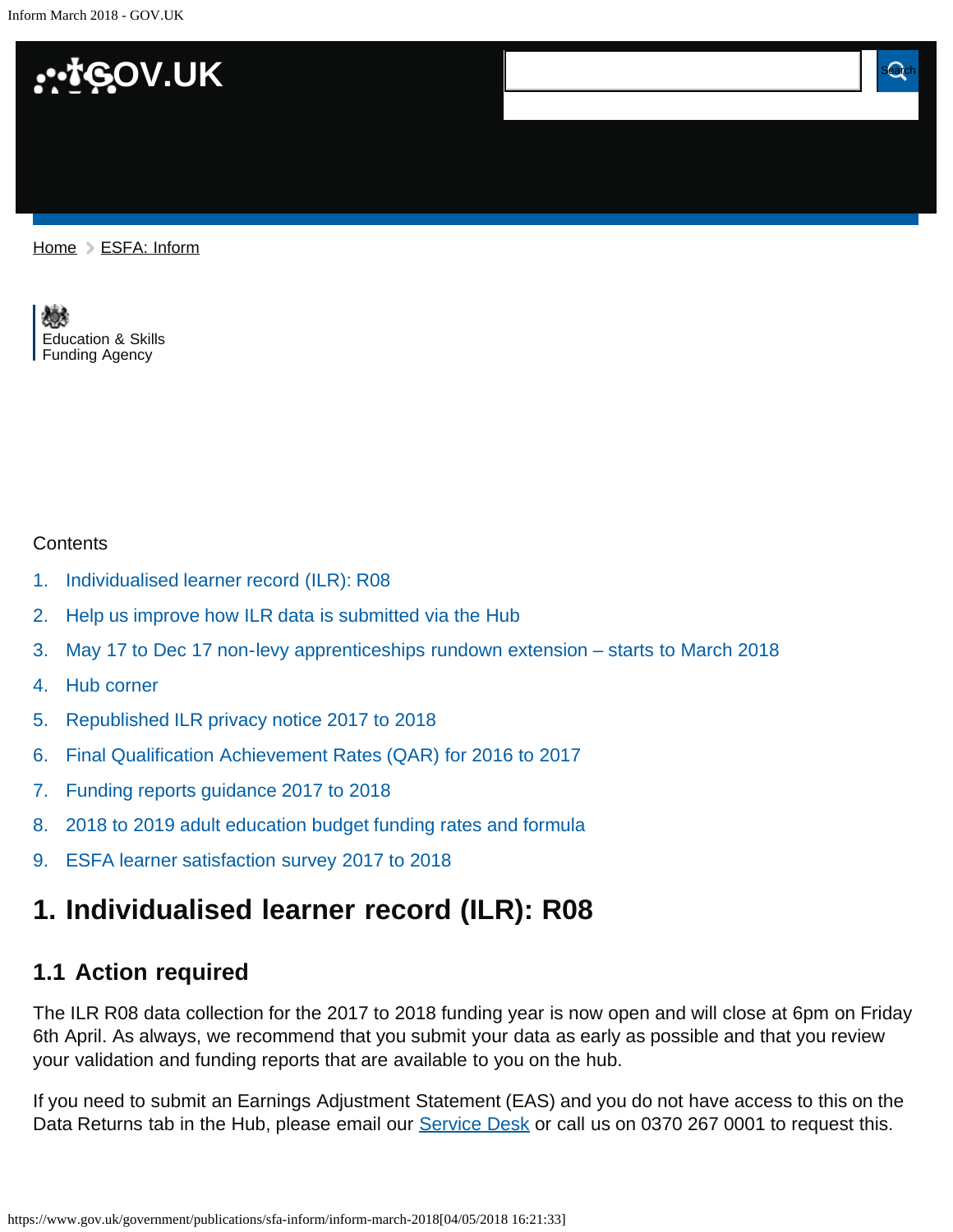### **1.2 For Information**

The following documents are published on [GOV.UK](https://www.gov.uk/government/publications/individualised-learner-record-ilr-check-that-data-is-accurate).

FIS release guide - in response to recent requests we have reintroduced monthly updates, the FIS release guide provides details of:

changes to component sets and notable framework information

Data returns overview – an updated version has been published containing:

- details of the recent changes to the Hub
- guidance on how to submit your data (including ILR, EAS and ESF supplementary data)
- a list of the reports available after each submission

FIS and data returns known issues - this document is updated and published for R08 collection opening, it includes:

- new issues
- provides updates on resolved issues.
- a separate list of validation rules that are not working as expected

If you identify any issues that are not included in these documents, please email our [service desk] (mailto:SDE.servicedesk@education.gov.uk).

## <span id="page-1-0"></span>**2. Help us improve how ILR data is submitted via the Hub**

#### **2.1 Action required**

We will be improving the user journeys of Hub users for academic tear 2018 to 2019. These changes will follow the Government Digital Service standards, we would like your help to achieve those standards and make sure our service works well for the people who use it. We are looking for volunteers to help inform user research focussed on the user journeys required to submit learner data to us.

When you join, you will get a short survey to complete about how you use our service. Your answers will help ensure that you are invited to events relevant to you. Your answers will not be shared with anyone else.

Once you have signed up, you may be asked to:

- try out new online transactions
- answer more questions by email
- talk to our researchers about how you've interacted with our service in the past
- visit a government building near you
- let our researchers meet you at work

This type of research can take between 30 minutes and 1 hour. Please sign up [here.](https://www.surveymonkey.co.uk/r/GMWH2GJ)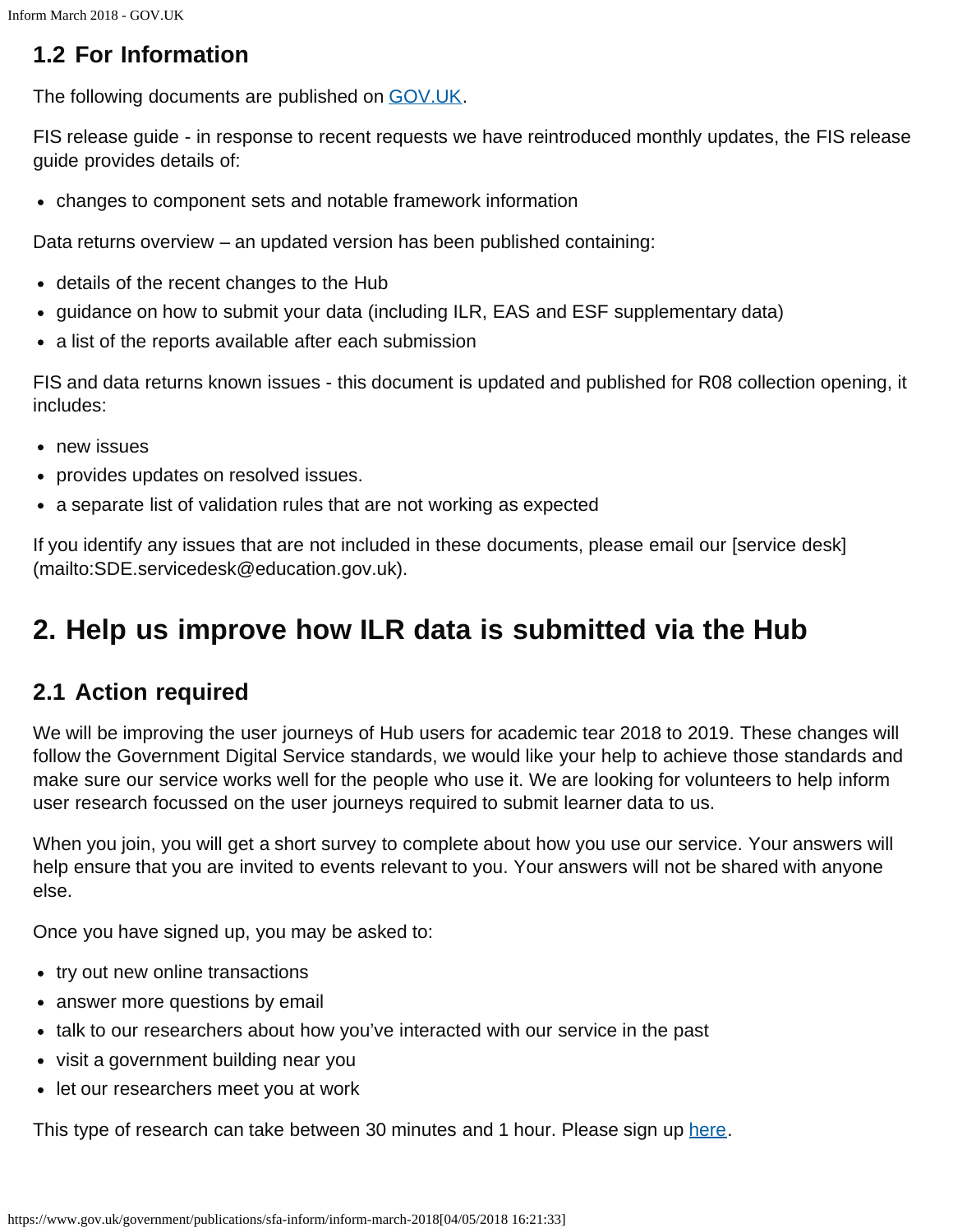### <span id="page-2-0"></span>**3. May 17 to Dec 17 non-levy apprenticeships rundown extension – starts to March 2018**

#### **3.1 Action required**

The extensions and carry-in variations for the May to December non-levy apprenticeships have now been issued. If we have informed you in your recent apprenticeships allocations letter that you have a rundown extension to March 2018, we have set up a new Learning Delivery Monitoring (LDM) code for you to record new starts between 1st January 2018 and 31st March 2018. You must use LDM code 358 to record delivery under your run-down extension.

Please refer to the *ILR specification* for more information about using LDM codes. You must not use this LDM code for procured non-levy apprenticeships or if you have not been informed, you have a rundown extension.

## <span id="page-2-1"></span>**4. Hub corner**

### **4.1 For information**

In R07 we processed 5,275 files from 1,374 providers. Over 610 providers submitted their first R07 file within the final 3 days of the R07 collection window, 189 of these submitted their first R07 file on the final day. 1,386 ILR files were submitted on the last day of the collection window, which is over 26% of the total files submitted during the entire collection window.

# <span id="page-2-2"></span>**5. Republished ILR privacy notice 2017 to 2018**

#### **5.1 For information**

The ILR Privacy Notice (Appendix F to the ILR Specification) has now been republished to reflect changes to data protection (GDPR) from 25 May 2018. It is available to view now on [GOV.UK](https://www.gov.uk/government/publications/ilr-specification-validation-rules-and-appendices-2017-to-2018).

# <span id="page-2-3"></span>**6. Final Qualification Achievement Rates (QAR) for 2016 to 2017**

#### **6.1 Action required**

Last week we published the final Qualification Achievement Rates (QAR) data for 2016 to 2017 on both the HUB and through the Business Intelligence (BI) dashboards. To benchmark the rates against other providers, use the [National Achievement Rate Tables for 2016 to 2017](https://www.gov.uk/government/collections/sfa-national-success-rates-tables).

We would like your feedback on your experiences of the process for delivering the Qualification Achievement Rates (QAR) for 2016 to 2017. If you would like to participate, please complete our [provider](https://www.gov.uk/government/collections/qualification-achievement-rates-and-minimum-standards) [feedback survey.](https://www.gov.uk/government/collections/qualification-achievement-rates-and-minimum-standards) The survey will close on Friday 20 April.

If you have any questions, please contact the [service desk.](mailto:SDE.servicedesk@education.gov.uk)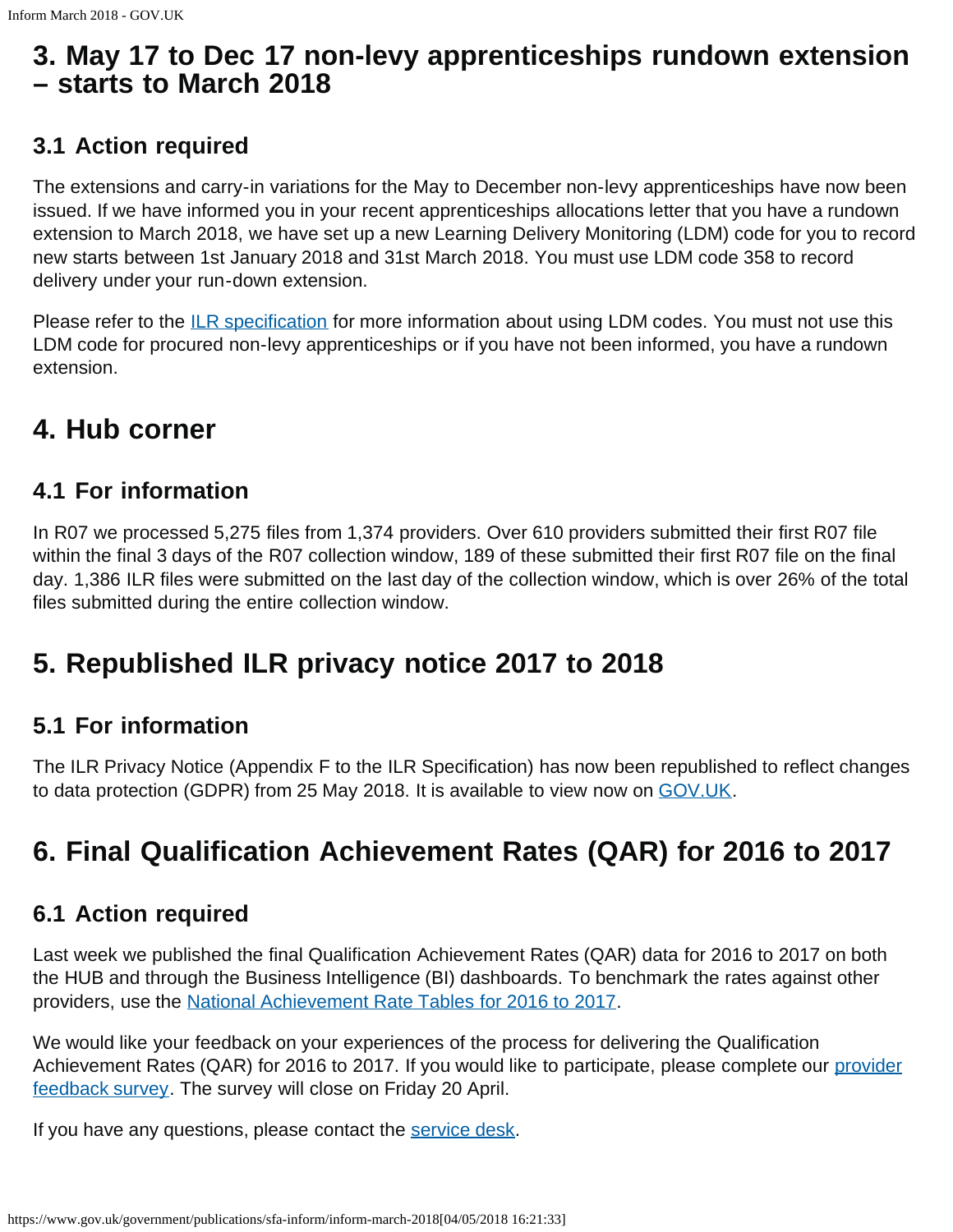# <span id="page-3-0"></span>**7. Funding reports guidance 2017 to 2018**

### **7.1 For information**

We will shortly publish version 3 of the guidance on the [2017 to 2018 ILR funding reports](https://www.gov.uk/government/publications/individualised-learner-record-ilr-check-that-data-is-accurate) generated when providers submit an individualised learner record file. Version 3 describes two new reports:

- 1. Funding summary report (produced at period end) this is an additional report, which will be available shortly and is similar to the existing funding summary report. However, the figures for apprenticeships that started from 1 May 2017 onwards will be based on the payments calculated at the end of each collection, rather than the earnings.
- 2. Non-contracted apprenticeships activity report this is available now and shows learning aims for apprenticeships starting from 1 May 2017 where earnings have been calculated but there is no relevant contract in place that would allow payments to be made for those earnings.

For further information, please contact the [service desk.](mailto:SDE.servicedesk@education.gov.uk)

# <span id="page-3-1"></span>**8. 2018 to 2019 adult education budget funding rates and formula**

### **8.1 For information**

We have published version 1 of the [2018 to 2019 adult education budget funding rates and formula](https://www.gov.uk/government/publications/adult-education-budget-funding-rates-and-formula-2018-to-2019) [document](https://www.gov.uk/government/publications/adult-education-budget-funding-rates-and-formula-2018-to-2019).

This sets out the principles and features of the funding system for the adult education budget for the 2018 to 2019 funding year.

There are no changes to the how we set funding rates or the funding calculation in the funding year 2018 to 2019. If you have any feedback on this document please contact the service desk and ask for it to be assigned to the Rates and Learning Aims group.

## <span id="page-3-2"></span>**9. ESFA learner satisfaction survey 2017 to 2018**

#### **9.1 Action required**

We encourage you to invite all your learners to have their say in the survey, which runs until 4 May 2018. The short survey captures learner's experiences of their college or training organisation. Results are published on GOV.UK, find an apprenticeship and the National Careers Service web pages to inform learners and employers about where next to learn or train.

For further information on how to take part visit [GOV.UK](https://www.gov.uk/government/publications/fe-choices-learner-satisfaction-survey-guidance) or email the [service desk.](mailto:SDE.servicedesk@education.gov.uk)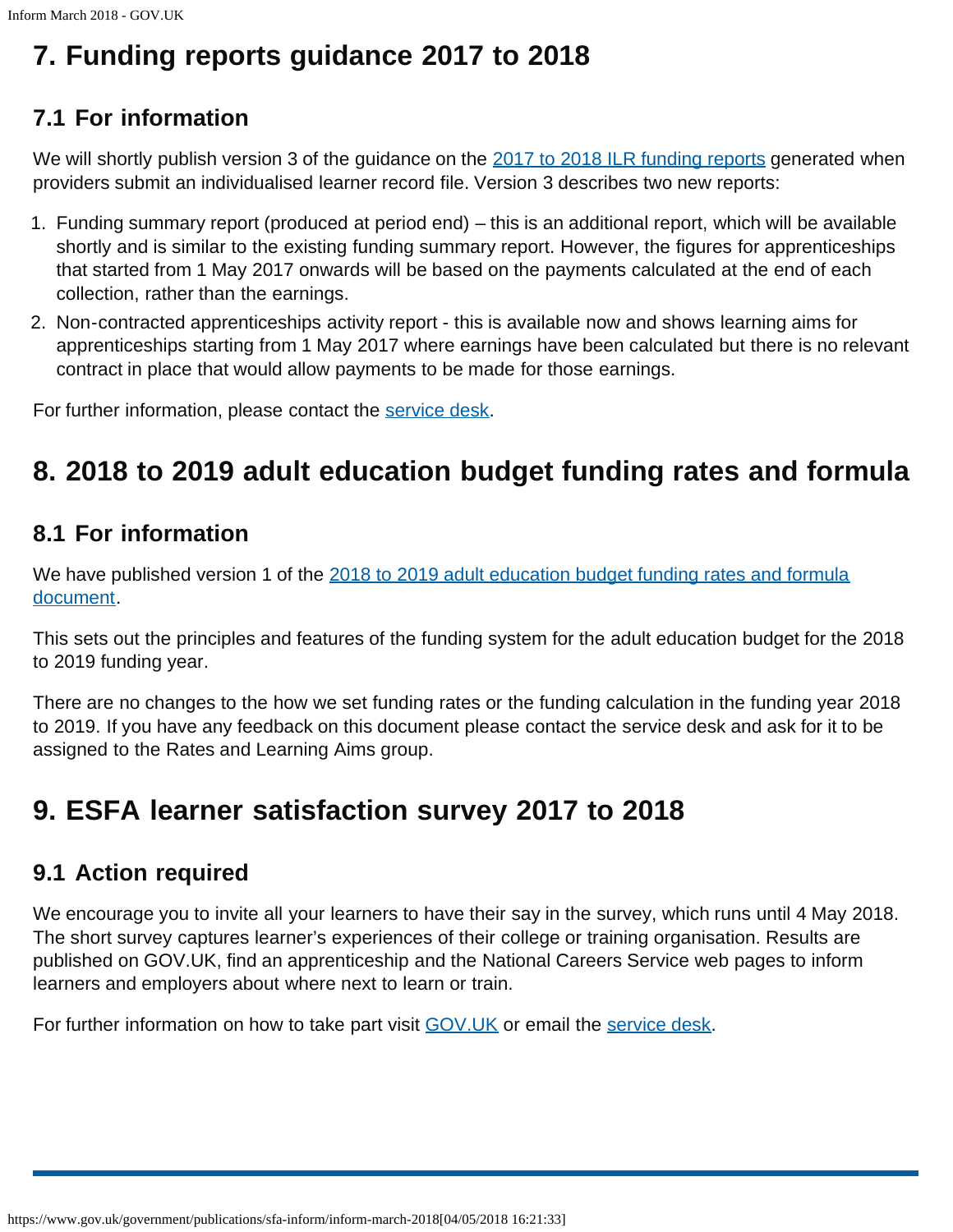**Is this page useful?** [Yes No](https://www.gov.uk/contact/govuk)

[Is there anything wrong with this page?](https://www.gov.uk/contact/govuk)

#### **Services and information**

**[Benefits](https://www.gov.uk/browse/benefits)** 

[Births, deaths, marriages and care](https://www.gov.uk/browse/births-deaths-marriages)

[Business and self-employed](https://www.gov.uk/browse/business)

[Childcare and parenting](https://www.gov.uk/browse/childcare-parenting)

[Citizenship and living in the UK](https://www.gov.uk/browse/citizenship)

[Crime, justice and the law](https://www.gov.uk/browse/justice)

[Disabled people](https://www.gov.uk/browse/disabilities)

[Driving and transport](https://www.gov.uk/browse/driving)

[Education and learning](https://www.gov.uk/browse/education)

[Employing people](https://www.gov.uk/browse/employing-people)

[Environment and countryside](https://www.gov.uk/browse/environment-countryside)

[Housing and local services](https://www.gov.uk/browse/housing-local-services)

[Money and tax](https://www.gov.uk/browse/tax)

[Passports, travel and living abroad](https://www.gov.uk/browse/abroad)

[Visas and immigration](https://www.gov.uk/browse/visas-immigration)

[Working, jobs and pensions](https://www.gov.uk/browse/working)

#### **Departments and policy**

[How government works](https://www.gov.uk/government/how-government-works)

**[Departments](https://www.gov.uk/government/organisations)** 

**[Worldwide](https://www.gov.uk/world)** 

**[Policies](https://www.gov.uk/government/policies)** 

**[Publications](https://www.gov.uk/government/publications)** 

**[Announcements](https://www.gov.uk/government/announcements)** 

[Help](https://www.gov.uk/help) [Cookies](https://www.gov.uk/help/cookies) [Contact](https://www.gov.uk/contact) [Terms and conditions](https://www.gov.uk/help/terms-conditions) [Rhestr o Wasanaethau Cymraeg](https://www.gov.uk/cymraeg) Built by the [Government Digital Service](https://www.gov.uk/government/organisations/government-digital-service)